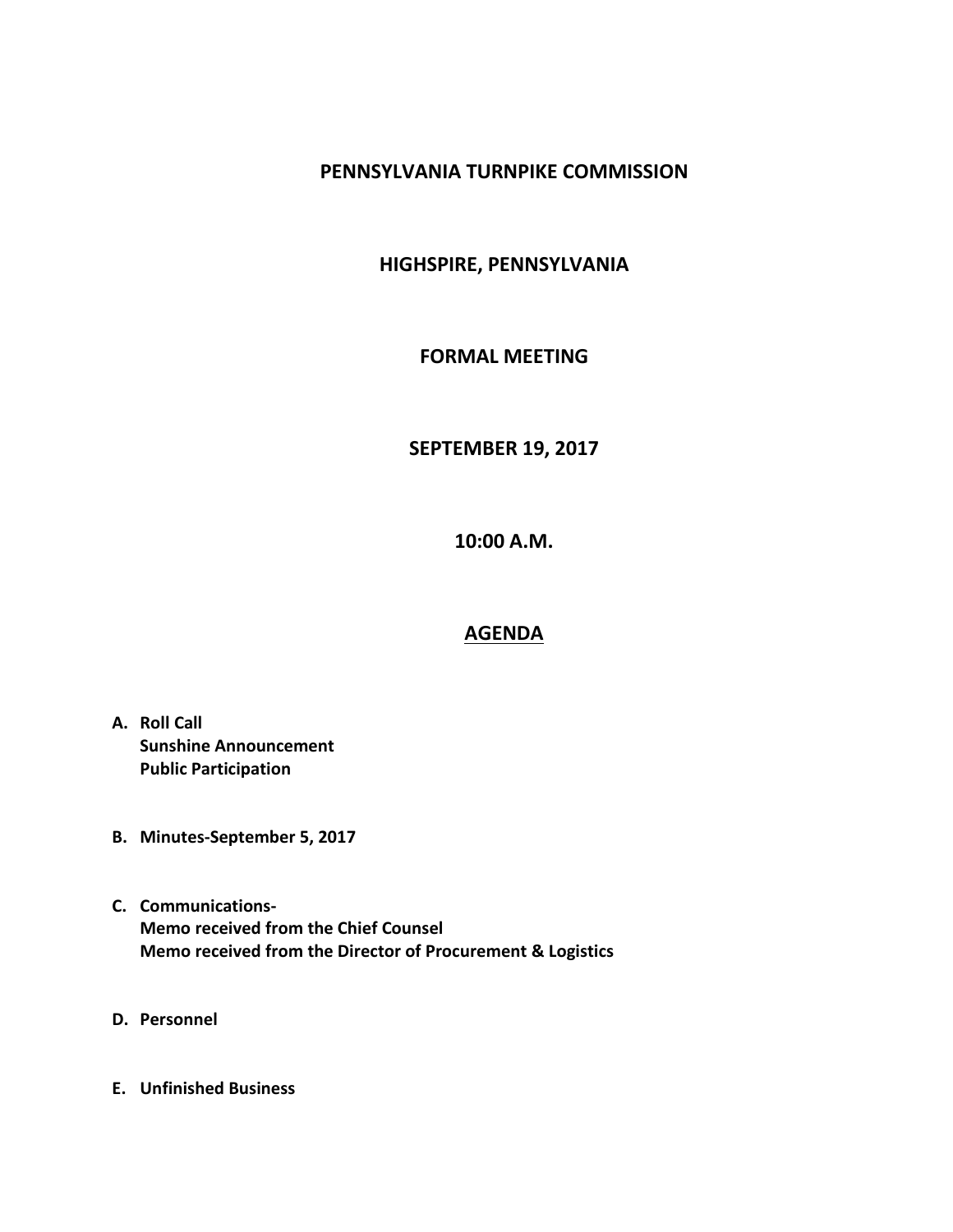- **1. Authorize the establishment of pools from which underwriter services will be selected to provide professional and other specialized services; and approval to include the selected qualified firms in the following pools:**
	- **Senior Book-running Manager**
	- **Co-manager**
- **2. Approve the negotiation and execution of the Agreements, Work Orders, a Supplement and approve revision of an award for the items listed in memos "a" through "e":**
	- **a. Work Order #36 with TransCore to provide technology, development and support for enhancements on Commission server and backend toll systems, new user requests and tasks required to support various Commission initiatives; at a not-to-exceed amount of \$586,040.00;**
	- **b. Work Order #44 with TransCore to provide hardware, software and installation support for lane infrastructure enhancements on Commission toll systems including the upgrade of multiprotocol readers, unique test vehicle procurements and DVAS camera upgrades; at a not-toexceed amount of \$4,954,758.00;**
	- **c. Supplemental Agreement with G. R. Sponaugle & Sons, Inc. for HVAC repair services for the Central Administration Building and the TIP Building, for an additional \$120,000.00 for equipment repair/replacement due to the addition of East Park Drive and unexpected work to the Traffic Operations Center during the 2017 contract year; for a revised not-to-exceed amount of \$200,000.00;**
	- **d. Change the award for pre-employment background screening services, from Inquiries, Inc. to Cisive d/b/a Inquiries Screening due to a change in ownership;**
	- **e. Work Order #47 with TransCore to provide hardware, software and installation support to convert two (2) APM machines at Willow Hill to "No Cash" operation, and fabricate and install four (4) Automated Ticket Processing Machines (ATPMs) in the exit lanes at the Blue Mountain and Fort Littleton Interchanges; at a not-to-exceed amount of \$659,952.00.**
- **3. Approve the Right-of-Way Requests for the items listed in memos "a" through "f":**
	- **a. Approve the plans entitled, "Re-Establishing and Authorizing Acquisition of Aerial Easement (CSX Transportation, Inc.) for the Replacement of Bridge WB-211 at Milepost T-013.10 in Beaver County," as prepared by the Engineering Department for the replacement of Bridge WB-211 at MP 13.10;**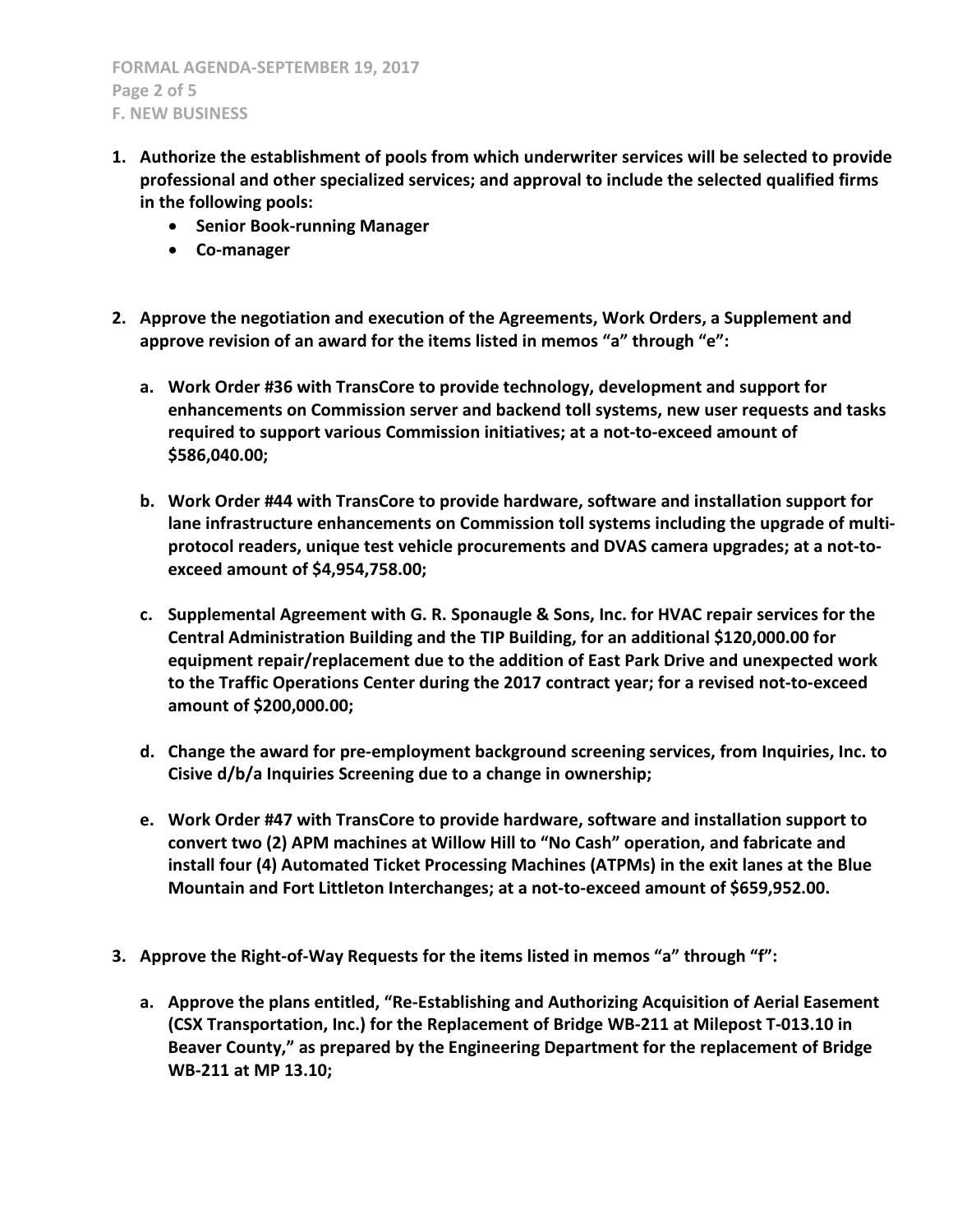- **b. Approve the plans entitled, "Re-Establishing and Authorizing Acquisition of Aerial Easement (Norfolk Southern Railway Company) for the Replacement of Bridge WB-211 at Milepost T-013.25 in Beaver County", as prepared by the Engineering Department for the replacement of Bridge WB-211 at MP 13.25,";**
- **c. Acquisition of Right-of-Way #15034-C (Anthony P. and Laura L. Stansak), a total take parcel necessary for the total reconstruction project from MP 57.00 to MP 67.00 by authorizing payment of \$105,998.25 representing fair market value, pro-rated taxes and recording fees to David J. Puzak, Esquire, escrow agent; authorize the appropriate Commission officials to execute the Agreement of Sale and other documents that may be required for closing; authorize the payment of additional statutory damages as calculated by the Right-of-Way Administrator and approved by the Chief Counsel; and payment of fair market value to the property owners is contingent upon the delivery of a deed as prepared by the Legal Department;**
- **d. Acquisition of Right-of-Way #6020-B (Secure Holdings, LLC), a partial take parcel necessary for the Milford Road bridge replacement project at MP 309.00 by authorizing payment of \$14,693.50 representing fair market value and pro-rated taxes to Secure Holdings, LLC; authorize the appropriate Commission officials to execute the Agreement of Sale and other documents that may be required for closing; authorize the payment of additional statutory damages as calculated by the Right-of-Way Administrator and approved by the Chief Counsel; and payment of fair market value to the property owner is contingent upon the delivery of a deed as prepared by the Legal Department;**
- **e. Lease Agreement and temporary construction easement for Right-of-Way #7146-A (Gilah Properties, LLC), for the construction and operation of a commuter park and ride facility for the I-95/I-276 Interchange project (the facility is a condition of the Record of Decision issued by the FHA) by authorizing payment of \$295,600.00 representing market value (\$55,900.00 per year for the five year lease) and damages for a temporary construction easement; authorize the appropriate Commission officials to execute the Lease Agreement and the Temporary Construction Easement; authorize the payment of additional statutory damages as calculated by the Right-of-Way Administrator and approved by the Chief Counsel; and payment of rent and damages to the property owner is contingent upon its delivery of an executed Lease Agreement and Temporary Construction Easement as prepared by the Legal Department;**
- **f. Settlement of Right-of-Way #17525 (Mohamed Reza & Heather Nicole Zaltash, and Tram Homes, LLC), a partial take parcel necessary for construction of the Southern Beltway, Rt. 22 to I-79 by authorizing payment of \$1,500.00 representing full and final settlement of all claims; authorize the appropriate Commission officials to execute the necessary settlement documents; and payment of the settlement funds to the property owners is contingent upon their execution of a settlement agreement and full and final release as approved by the Legal Department.**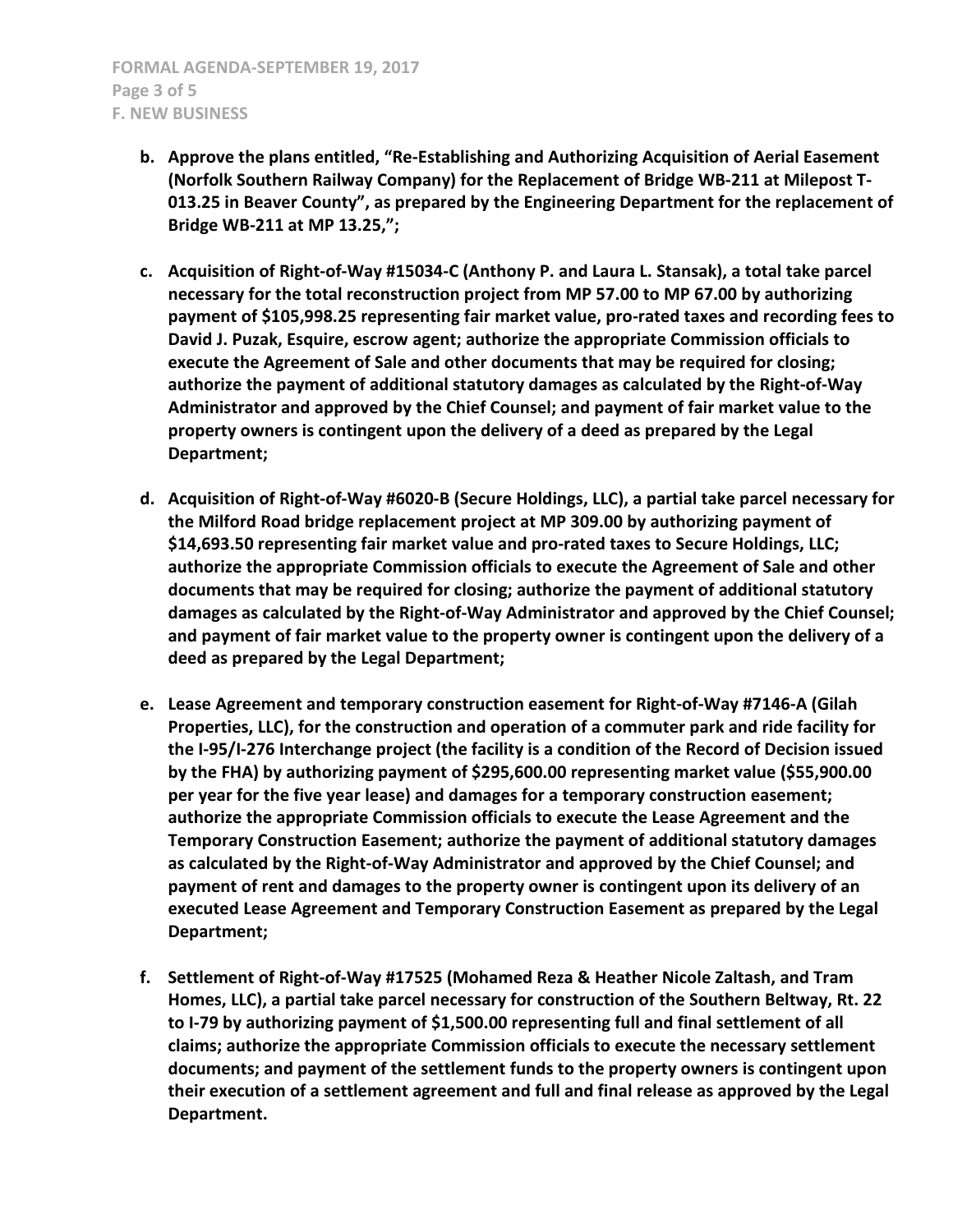- **4. Approve advertising for the items listed in memos "a" and "b":**
	- **a. Spill response provider for coverage from MP 179.50 to MP 286.00;**
	- **b. Aerial mapping services systemwide.**
- **5. Approve the Issuance of Purchase Orders for landscaping services (October 1, 2017 – September 30, 2019):**

| SLC Lawn, Inc. d/b/a Strauser Nature's Helpers | \$400,000.00 | District 4        |
|------------------------------------------------|--------------|-------------------|
| SLC Lawn, Inc. d/b/a Strauser Nature's Helpers | \$300,000.00 | <b>District 5</b> |
| TOTAL AWARD:                                   | \$700,000.00 |                   |

- **6. Approve the Award of Contracts for the items listed in memos "a" through "c":**
	- **a. Contract #T-057.00T001-3-06 for the replacement of Bridge WB-500 and Bridge WB-500B at MP 59.58, to the lowest responsive and responsible bidder, Beech Construction, Inc.; at a notto-exceed amount of \$10,165,194.71 and a contingency of \$500,000.00;**
	- **b. Contract #EN-00200-03-04 for bridge repairs between MP 236.22 and MP 358.11, to the lowest responsive and responsible bidder, J.P.S. Construction Co., Inc.; at a not-to-exceed amount of \$2,500,000.00;**
	- **c. Contract #EN-00200-03-05 for bridge repairs between MP A20.00 and MP A130.64, to the lowest responsive and responsible bidder, J.P.S. Construction Co., Inc.; at a not-to-exceed amount of \$2,500,000.00.**
- **7. Authorize the approval of the issuance of the Bond Resolutions for the items listed in memos "a" and "b":**
	- **a. Issuance of the Pennsylvania Turnpike Commission's subordinate revenue bonds or notes, including bond anticipation notes, in one or more series or sub-series, fixed rate or floating rate, taxable or tax-exempt, in an aggregate initial principal amount not to exceed \$400,000,000.00, to finance or refinance the costs of: (a) refunding all or a portion of any bond anticipation notes, other short-term indebtedness or subordinate indenture bonds previously issued by the Pennsylvania Turnpike Commission for the foregoing purposes, (b) any debt service reserve or similar funds or credit facility costs related to such bonds, and (c) issuance of such bonds.**
	- **b. Supplement to a previous approved Resolution for variable rate Turnpike revenue bonds of up to \$250,000,000.00 (approved at the August 15, 2017 Commission Meeting); to provide the express authorization of the Commission for the direct purchase of the bonds or notes by the selected vendor rather than a sale through the underwriting process.**